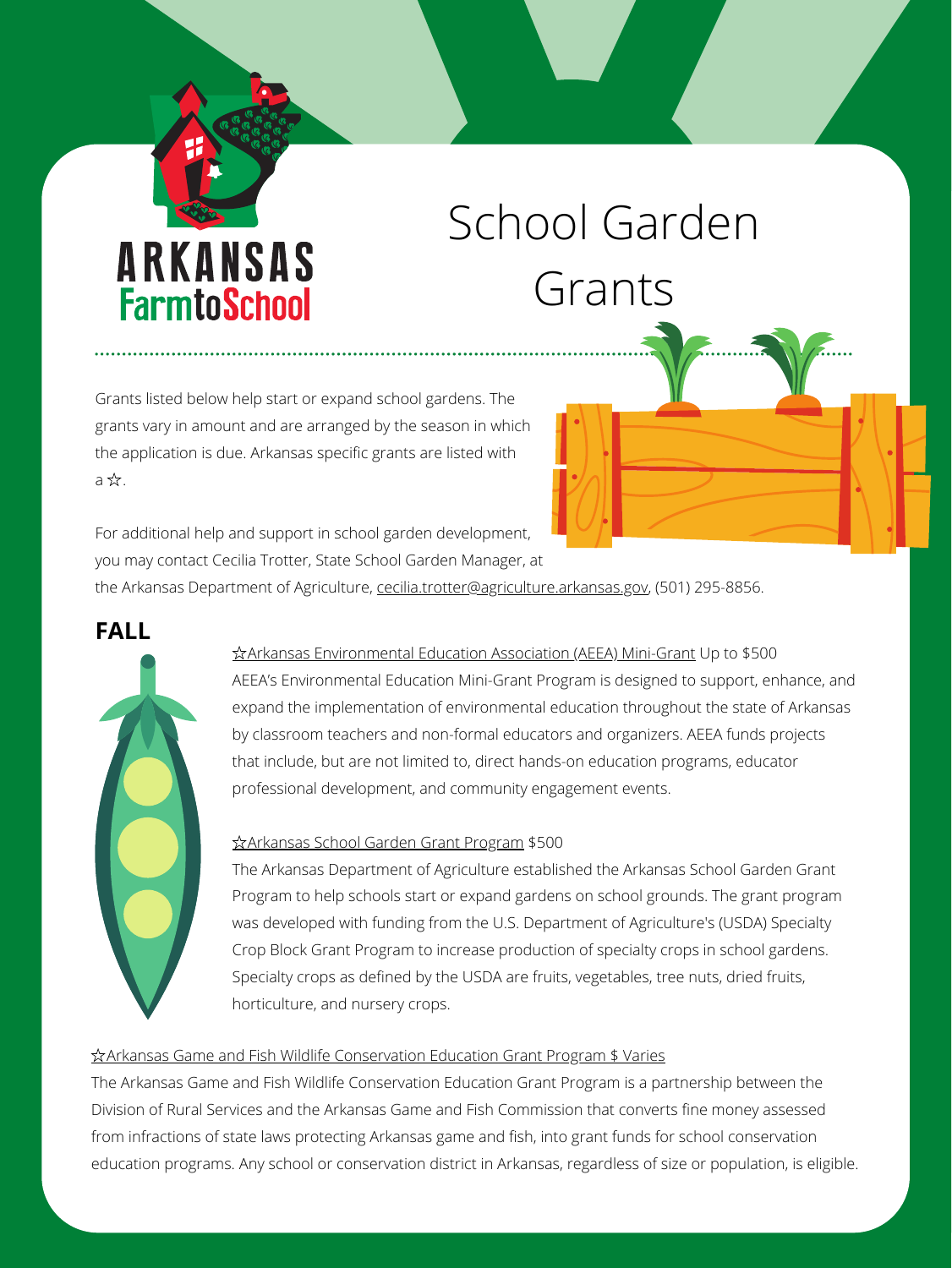# [American Heart Association Teaching Gardens](https://www.heart.org/en/professional/educator/teaching-gardens/teaching-gardens-grant) [\\$2,500](https://www.annies.com/giving-back/grants-for-gardens)

The American Heart Association funds schools and educational facilities that are working to connect children [to the garden, supporting health, nutrition, and environmental stewardship. Through this grant program, they](https://www.annies.com/giving-back/grants-for-gardens) hope to build strong communities who commit to growing healthy kids. Both new and established school garden programs are encouraged to apply.

#### [Annie's Grants for Gardens](https://www.annies.com/giving-back/grants-for-gardens) \$3,000

Annie's believes that showing future generations how sustainable food is grown can change their lives. Annie's accepts applications from edible school gardens at non-profit private and public K-12 schools and districts as well as non-profit organizations that support a public or a non-profit private school. Preschools and homeschools are ineligible for the grant.

### ☆[Shade Trees on Playgrounds \(STOP\)](https://www.agriculture.arkansas.gov/forestry/urban-community-forestry/stop-program/) Trees

The Shade Trees on Playgrounds program is sponsored by the Arkansas Department of Agriculture Forestry Division's Urban & Community Forestry program. Applicants may be any public or private Arkansas school serving grades pre-K through 12, or a non-traditional educational facility such as a juvenile detention center, residential child care institution, or long-term care facility that has a playground in need of shaded areas.



### [The Bee Grant Program](https://www.thebeecause.org/the-bee-grant/) \$1,500

Powered by a partnership with the Whole Kids Foundation, the Bee Grant Program guides K-12 schools and nonprofits through the process of installing and maintaining their own educational hives and pollinator curriculum. All grants include an experience box filled with classroom resources and curriculum, guidance and support to build your Bee Program, assistance in establishing a Beekeeper partnership to help care for the hive, and connections to the growing "hive" of bee advocates around the world.

# [Budding Botanist](https://kidsgardening.org/2021-budding-botanist-grant/) \$2,250 or \$1,250

The Budding Botanist grant helps our youngest citizens learn about plants, explore their world, and inspire them to take care of the life they discover in their local ecosystems. Any public school, charter school, or private school serving students in grades K-12 that can demonstrate that at least 40% of their student population would qualify for free or reduced price meals is eligible to apply. Applicants must be planning a new or expanding an existing school garden program designed to teach students about environmental sustainability and the importance of biodiversity.

# [Captain Planet Foundation Project Learning Garden Contest](https://captainplanetfoundation.org/contest/harps/) \$3,000

Through a partnership with Harps, DOLE Packaged Foods, and the Captain Planet Foundation, the Project Learning Garden Program provides schools and educators with materials and support to create an outdoor learning space using STEAM to engage students' curiosity about the world around them through immersive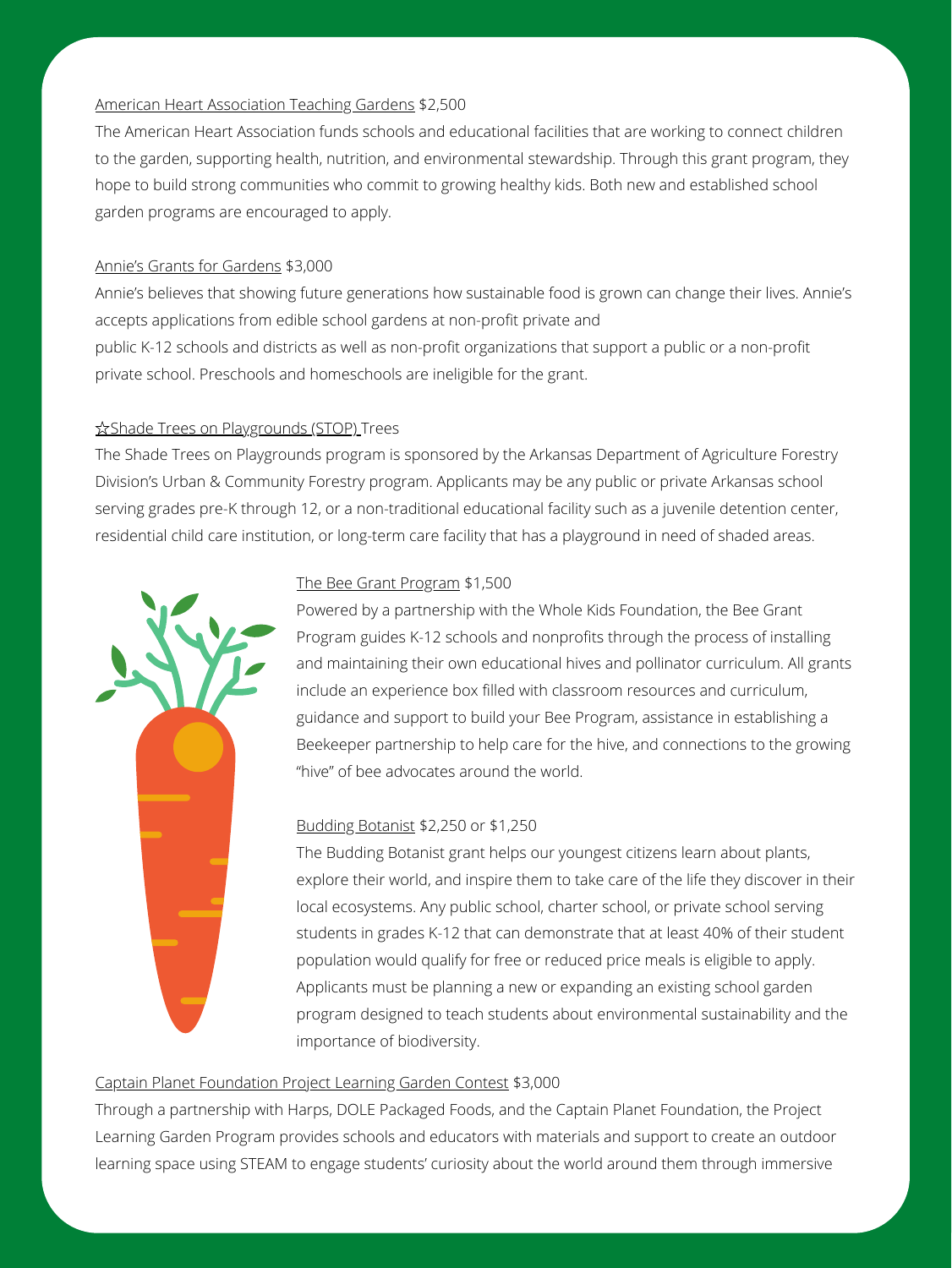learning experiences. The competition is open to any stateaccredited elementary school (K-5) located in the states of Arkansas, Kansas, Missouri, or Oklahoma. Schools must be within 10 miles of a Harps store.

# ☆[Innovative Solutions for Educational Partnerships \(ISEP\) Grant](http://www.isepartnerships.com/index.php/isep-grant-application) \$1,000

ISEP awards up to 25 grants each year to fund a number of projects, including school/community garden start-up and expansion. Because of the school districts that work with ISEP, over 200 grants have been awarded to over 120 Arkansas school districts since 2011.



#### [National Head Start Association Gro More Good Garden Grants](https://www.nhsa.org/our-work/current-initiatives/gro-more-gardens/) \$2,500-\$5,000

The National Head Start Association and The Scotts Miracle-Gro Foundation are joining forces to address a critical issue facing young children. Through the Gro More Good Garden Grants initiative, they will work with Head Start programs across the country to teach children, families, and communities how to grow their own fresh produce—for life. The multi-year initiative will make garden grants, garden kits, educational curriculum, and garden training available to all Head Start programs with the goal of creating more edible gardens for young children and their families.

#### [United States Department of Agriculture \(USDA\) Farm to School Grant](https://www.fns.usda.gov/cfs/farm-school-grant-program) Varies

On an annual basis, USDA awards competitive Farm to School grants to be used for training, supporting operations, planning, purchasing equipment, developing school gardens, developing partnerships, and implementing farm to school programs. Through the FY 2018 Omnibus Bill, the Farm to School Grant Program was appropriated additional funding. In FY 2019 and FY 2020, the Office of Community Food Systems (OCFS) released approximately \$7.5 million to help reach more communities seeking to incorporate local products into school meal programs, integrate agricultural education into the classroom, and cultivate and expand school gardens.

# **WINTER**



☆[Arkansas Farm Bureau Outdoor Classroom Garden Mini-Grant Program](https://www.arfb.com/pages/education/garden-grants/) Up to \$500 The Outdoor Classroom Garden Mini-Grant Program is designed to show that agriculture is an integral part of our everyday environment. Farms, wildlife, forestry, people, and cities are all interrelated with agriculture. As most of Arkansas's wildlife resides on and feeds off of private property, including farms and timberlands, the gardens can demonstrate the connection between agriculture, food, fiber, conservation, wildlife, and the urban environment. Schools, FFA Chapters, and 4-H Clubs with a minimum of 100 students for average daily attendance are eligible to apply.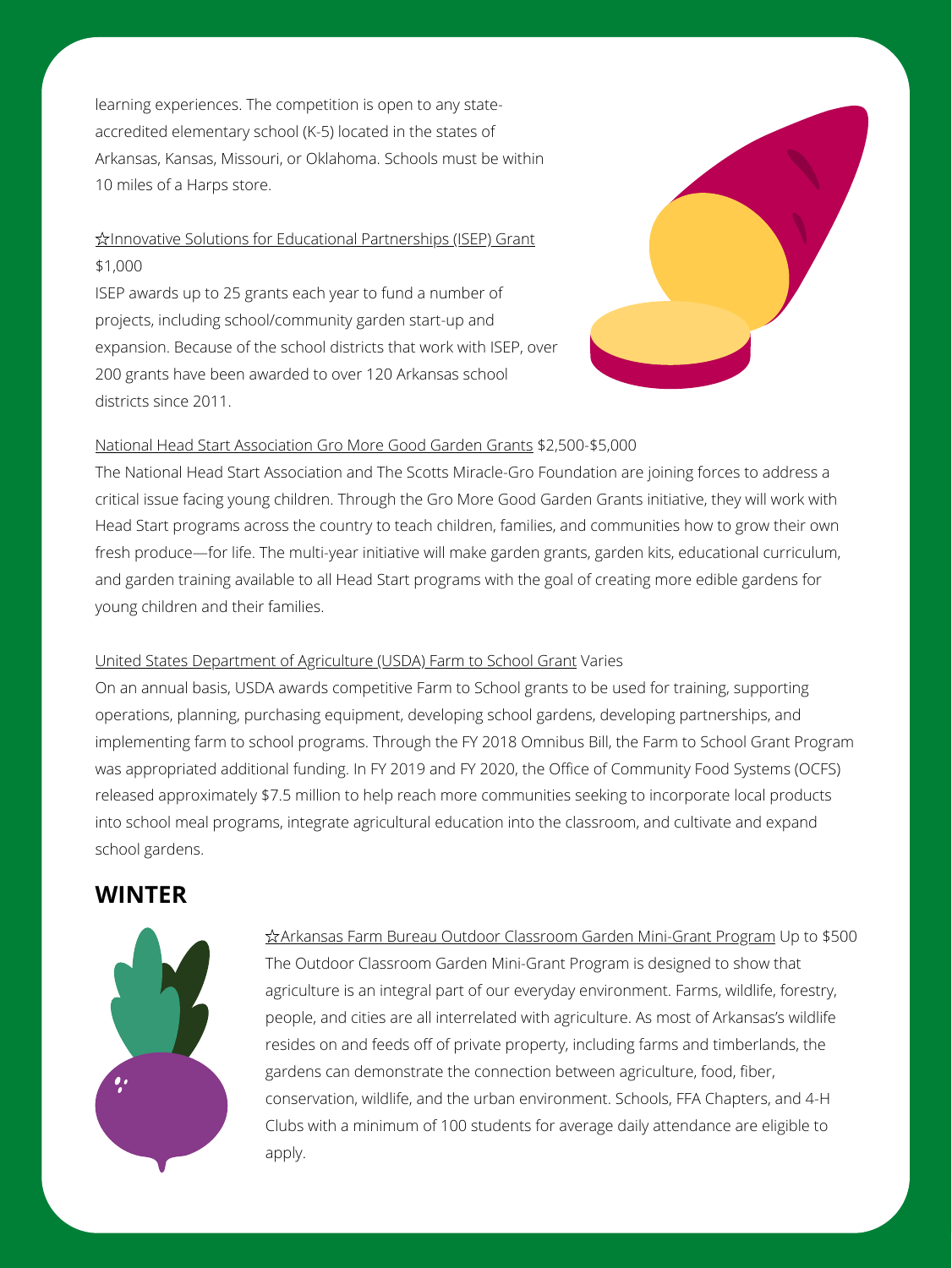# \*\* [Arkansas Flower and Garden Show Greening of Arkansas Grant Program](https://argardenshow.org/grants_scholarships/#grants) Up to \$2,500

The Arkansas Flower and Garden Show provides funding for community beautification projects through the Greening of Arkansas Grant Program. Grants are awarded to non-profit and civic groups for beautification projects on public land.

#### ☆[Blue & You Foundation Mini-Grant](http://www.blueandyoufoundationarkansas.org/application/#mini-grants) \$1,000

Blue & You Foundation offers \$1,000 mini-grants to support health improvement projects in Arkansas. Any health related activity is eligible. Applications for mini-grants will be accepted January 1- February 15.

# [Carton2Garden Contest](https://carton2garden.com/) \$5,000

The Carton2Garden Contest invites educators to show their students' creativity by repurposing milk and juice cartons from the school cafeteria to build or enhance their school garden. The best use of cartons in a school garden gives schools the chance to win one of 15 prizes with a grand prize valued at \$5,000.

### [Gro More Good Grassroots Grant](https://kidsgardening.org/2021-gromoregood-grassroots-grant/) \$1,000

The Gro More Good Grassroots Grant presented by The Scotts Miracle-Gro Foundation and KidsGardening is designed to bring the life-enhancing benefits of gardens to communities across the United States. Grants will be awarded to schools and non-profit groups across the country for impactful, youth-focused garden projects.



# [KidsGardening Youth Garden Grant](https://kidsgardening.org/2021-youth-garden-grant/) \$250 plus gardening tools and supplies

The Youth Garden Grant supports school and youth educational garden projects that enhance the quality of life for students and their communities. Any nonprofit organization, public or private school, or youth program in the United States (US) or US Territories planning a new garden program or expanding an established one that serves at least 15 youth between the ages of 3 and 18 is eligible to apply.



[Sodexo Stop Hunger Foundation Youth Grants](https://ysa.org/grant/sodexoyouth/) Up to \$500 The Sodexo Stop Hunger Foundation supports youth leaders ages 5-25 across the United States to turn their ideas into action and make an impact on the issue of childhood hunger. Grants fund youth-led community service or fundraising projects designed to address childhood hunger that take place in schools, colleges/universities, after-school programs, youth organizations, nonprofits, or faith-based organizations.

#### [Whole Kids Foundation Garden Grant](https://www.wholekidsfoundation.org/programs/school-gardens-grant) \$3,000

Through the Garden Grant program, schools and non-profit organizations turn outdoor spaces into powerful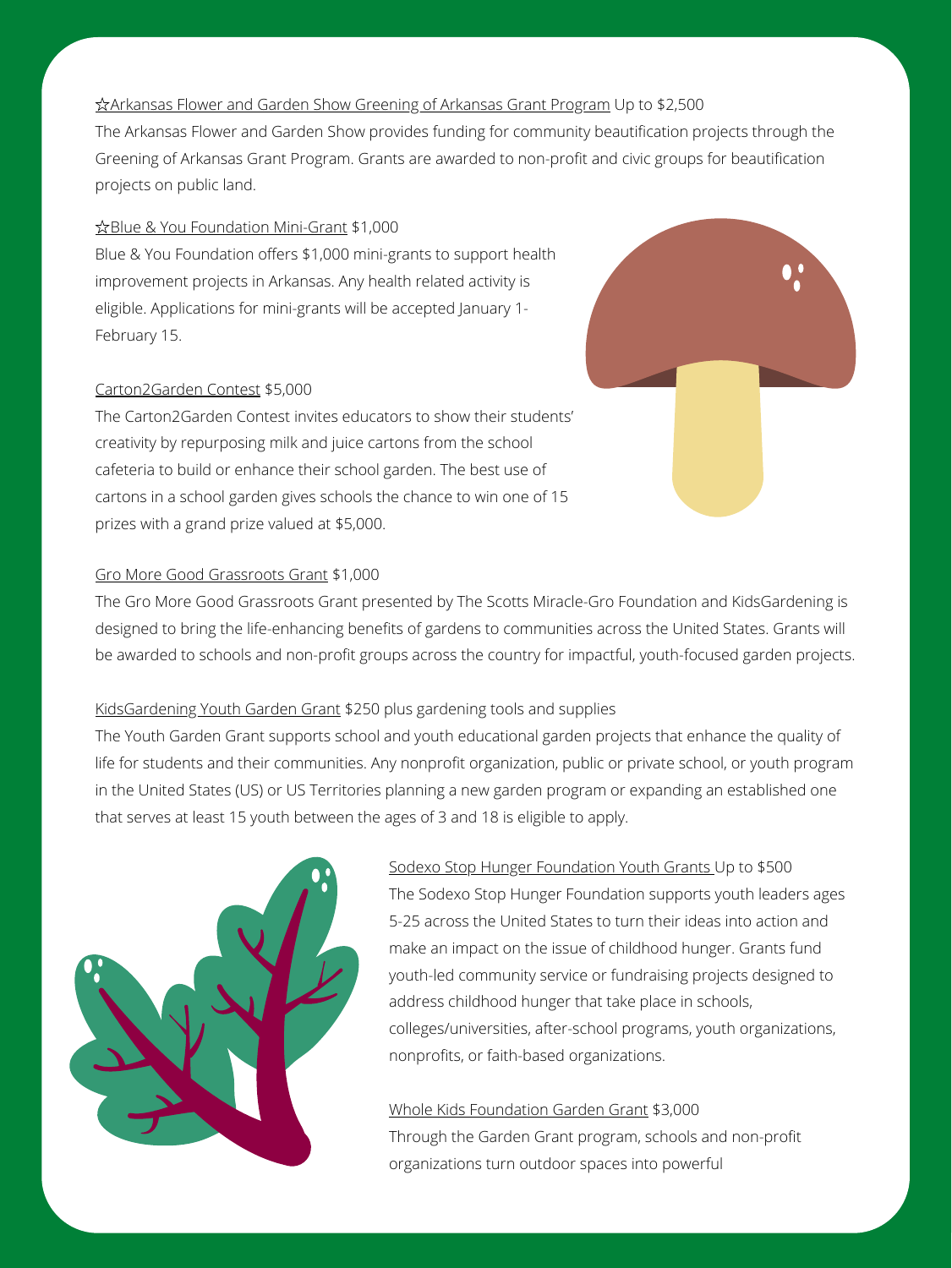hands-on learning gardens that connect kids with food, spark their curiosity, and support classroom curriculum. The program provides [funding to support a new or existing edible educational garden at K-](https://www.wholekidsfoundation.org/programs/get-schools-cooking-grant)12 schools and non-profit organizations.

### [Whole Kids Foundation Get Schools Cooking Grant](https://www.wholekidsfoundation.org/programs/get-schools-cooking-grant) \$200,000

The Get School Cooking Grant was created to support medium-sized school districts who are eager to transform their school lunch

programs from processed foods to scratch-cooked meals.



# **SPRING/SUMMER**

[Get Schools Cooking will work with the selected districts through a technical assistance program that includes](https://www.actionforhealthykids.org/school-grants-support/) a workshop for food service directors, on-site assessment and on-site assessment debrief and strategic planning, along with peer-to-peer collaboration and access to a food service program Assistance Grant.

# [Action for Healthy Kids Game On Grants](https://www.actionforhealthykids.org/grants-support/) [\\$1,000 or \\$2,500](https://bonniecabbageprogram.com/)

[Action for Healthy Kids provides schools the resources for students to eat better, stay physically active, and be](https://bonniecabbageprogram.com/) better prepared to learn. Their grant program, Game On Grants, supports physical activity and/or nutrition initiatives at schools.

# ☆[Arkansas Grown School Garden of the Year Contest](https://www.agriculture.arkansas.gov/arkansas-department-of-agriculture-programs/farm-to-school/school-gardens/arkansas-grown-school-garden-of-the-year-contest/) [\\$500-\\$1,000](https://bonniecabbageprogram.com/)

The Arkansas Grown School Garden of the Year Contest is sponsored by the Arkansas Department of

Agriculture with funding provided by Farm Credit Associations of Arkansas. Applicants may be public and private K-12 schools, early care and education facilities, or alternative learning environments that had a school [garden open during the previous school year, or any schools planning to start a garden in the following school](https://bonniecabbageprogram.com/) year.

# [Bonnie Plants 3rd Grade Cabbage Program](https://bonniecabbageprogram.com/) \$1,000 Student Scholarship

Bonnie provides free mega-cabbage plants to 3rd grade teachers who want to participate. Students grow the cabbages and submit pictures and measurements of their harvest to be considered for a \$1,000 scholarship.



# ☆[Blue & You Foundation Grant](http://www.blueandyoufoundationarkansas.org/application/#regular-grants) [\\$5,000 and up](https://www.conwayregional.org/about/foundation/women)

Blue & You Foundation's mission is to work together with others to create a state of better health for all Arkansans. They strategically focus grant funding on community-based solutions in the hopes it will nurture community health [leadership, foster collaboration and innovation, and leverage financial, human, and](https://www.conwayregional.org/about/foundation/women) community resources to produce measurable, positive impacts. Any program or project that positively affects the health of Arkansans can apply to receive funding.

## ☆[Conway Regional Women's Council Teacher's Grant](https://www.conwayregional.org/about/foundation/women) [\\$](https://www.conwayregional.org/about/foundation/women)500

As a supporting organization of Conway Regional Health System, the Conway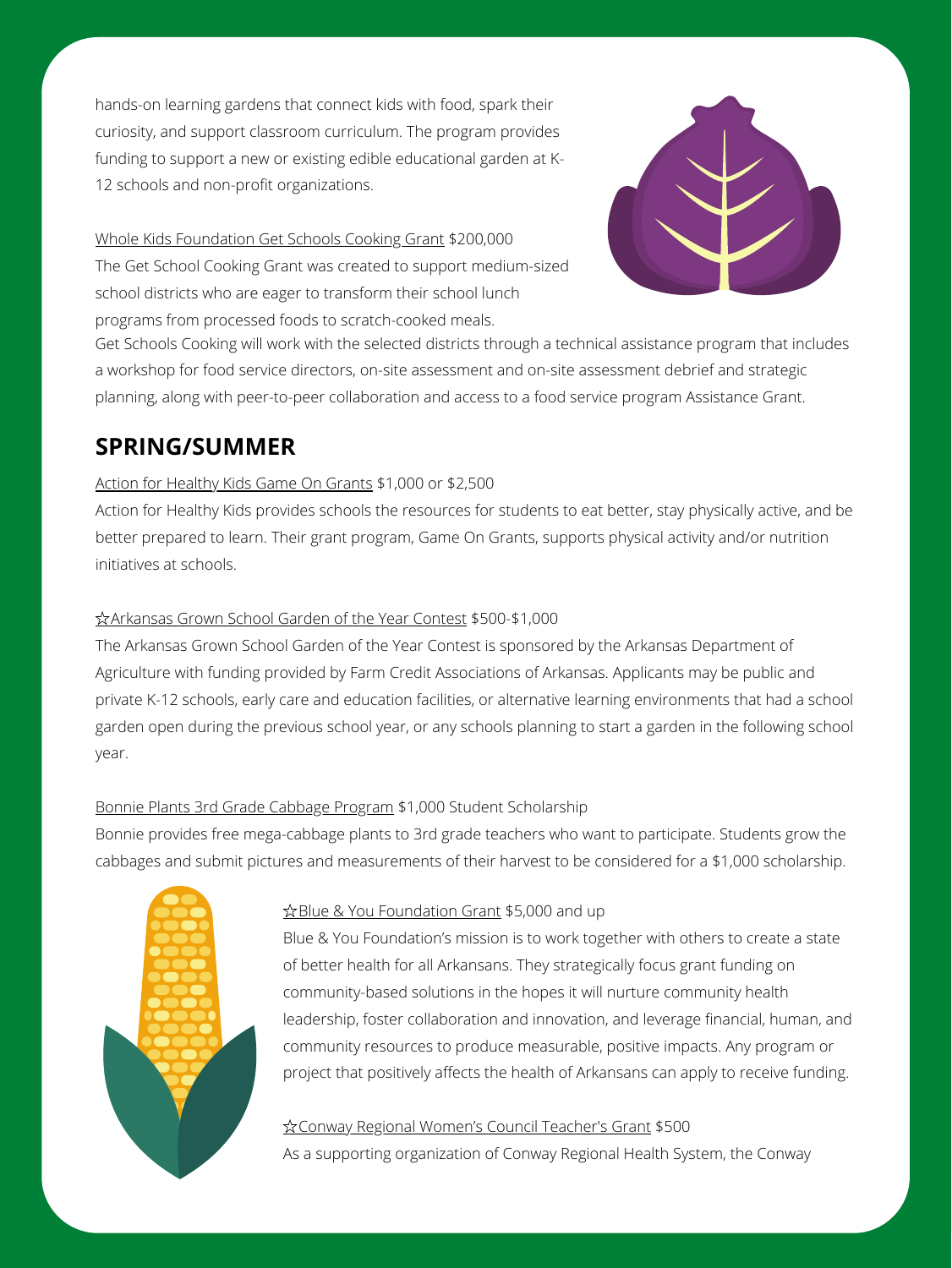# **YEAR ROUND**

### ☆[Apple Seeds, Inc Growing My Plate Stipends](https://appleseedsnwa.org/growingmyplate) Varies

Growing My Plate is a collaboration between Apple Seeds, The Arkansas Hunger Relief Alliance, and Arkansas Children's Research Institute. Stipends are available to facilitators interested in leading Growing My Plate. This program empowers students with cooking skills, nutrition knowledge, and a desire to prepare healthy food. Students harvest produce from the gardens and prepare a simple, nutrition- and garden-based recipe each

week. Training is provided to facilitators.

#### ☆[Arkansas Community Foundation Giving Tree Grants](https://www.arcf.org/apply-for-giving-tree-grants/) Varies

Arkansas Community Foundation has 29 affiliates throughout the state, and each affiliate offers Giving Tree grants at least once a year. Typically, these grants are available for a wide variety of charitable causes; sometimes, though, they'll choose to target a particular need (like hunger relief or childhood nutrition).

☆[Arkansas Valley Electric Cooperative Roundup for Change](https://www.avecc.com/myhome/roundupforchange/) Varies Arkansas Valley rounds up utility bills of participating members to the next dollar, and donates the money to local charitable and educational projects. To qualify for funding, projects must generally be related to community service, low-income assistance, education youth programs, emergency energy assistance, or disaster relief.

#### **[Captain Planet Foundation Grants](https://captainplanetfoundation.org/grants/) Varies**

Captain Planet Foundation invests in high-quality, solutionbased programs that embrace STEM learning and empower



Regional Women's Council is dedicated to the fight against childhood obesity in the community. The Teacher's Grant offers educators in the Conway Regional Service area the opportunity to impact the lives of their students by offering programs specifically designed to promote physical activity, good nutrition, and/or personal wellness. Eligible teachers may submit one application per school year.

#### [Cox Charities \\$ Varies](https://www.cox.com/aboutus/cox-in-the-community/charities-local.html?zip=73145)

Cox's primary focus area is youth and education. All opportunities that further their goal of strengthening the social, economic, and educational infrastructure of the community will be considered for sponsorship. Applications are accepted in March and September.

# [Little Seeds Pollinator Pals Grant](https://kidsgardening.org/2021-little-seeds-pollinator-pals-grant/) \$500

The Little Seeds Pollinator Pals Grant is designed to support youth garden programs interested in preserving and creating pollinator habitat to help rebuild declining pollinator populations. Programs will be awarded a check to support the development of new and expansion of existing pollinator gardens in their communities.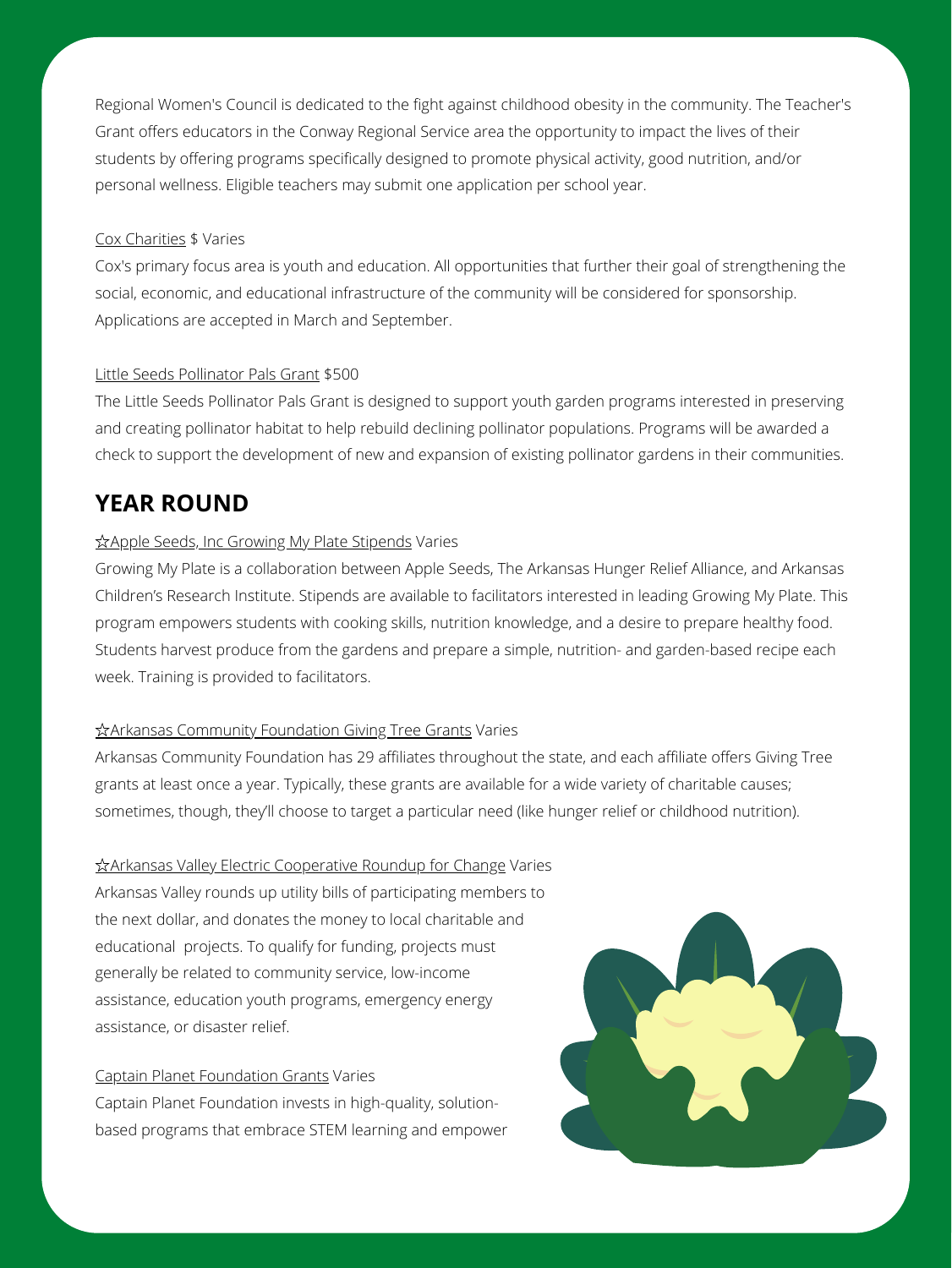youth to become local and global environmental change-makers. Educators, both K-12 classroom and informal, who are interested in receiving support for students to design and implement hands-on environmental solutions are eligible for project funding.

#### [Clif Bar Family Foundation Small Grants](http://clifbarfamilyfoundation.org/Grants-Programs/Small-Grants) Varies

Applications for the Small Grants program are reviewed three times a year; the deadlines are the 1st of February, June, and October. The program funds organizations and projects that protect Earth's beauty and bounty, create a robust, healthy food system, increase opportunities for outdoor activity, reduce environmental health hazards, and build stronger communities.



### [Community Impact Grants by Home Depot Foundation](http://homedepotfoundation.org/page/applying-for-a-grant) Up to \$5,000

The Foundation offers grant awards up to \$5,000 to 501(c)(3) designated organizations (recognized and in good standing with the IRS for a minimum of one year) and tax-exempt public service agencies in the United States that are using the power of volunteers to improve the community. Grants are given in the form of The Home Depot gift cards for the purchase of tools, materials, or services and are required to be completed within six months of approval date.

# ☆[Entergy Open Grants](https://www.entergy.com/our_community/grant_guidelines/) Varies

Entergy's Open Grants Program focuses on improving communities as a whole. Entergy looks for giving opportunities in the areas of arts and culture, education and workforce development, poverty solutions and social services, healthy families, and community improvement. Open Grant applications are accepted on an ongoing basis.

#### **[Fiskars Project Orange Thumb Grant](https://www.fiskars.com/en-us/special-feature/project-orange-thumb) Varies**

Fiskars supports programs that celebrate innovation, education, and biodiversity. Their grants aim to make a real impact by supporting schools and community gardening initiatives across North America. Fiskars has grants available for organizations as a whole, as well as a specific program for teachers to receive monetary funding and tools for their classrooms.



#### [Greenworks! Grants](https://www.plt.org/resources/greenworks-grants/) \$1,000

Project Learning Tree (PLT) offers annual GreenWorks! grants up to \$1,000 to schools and youth organizations for environmental service-learning projects that link classroom learning to the real world. To be eligible, applicants must have attended a PLT workshop, either in-person or online, that provides training, lesson plans, and other resources to help integrate these projects and environmental education into your curriculum or youth programs.